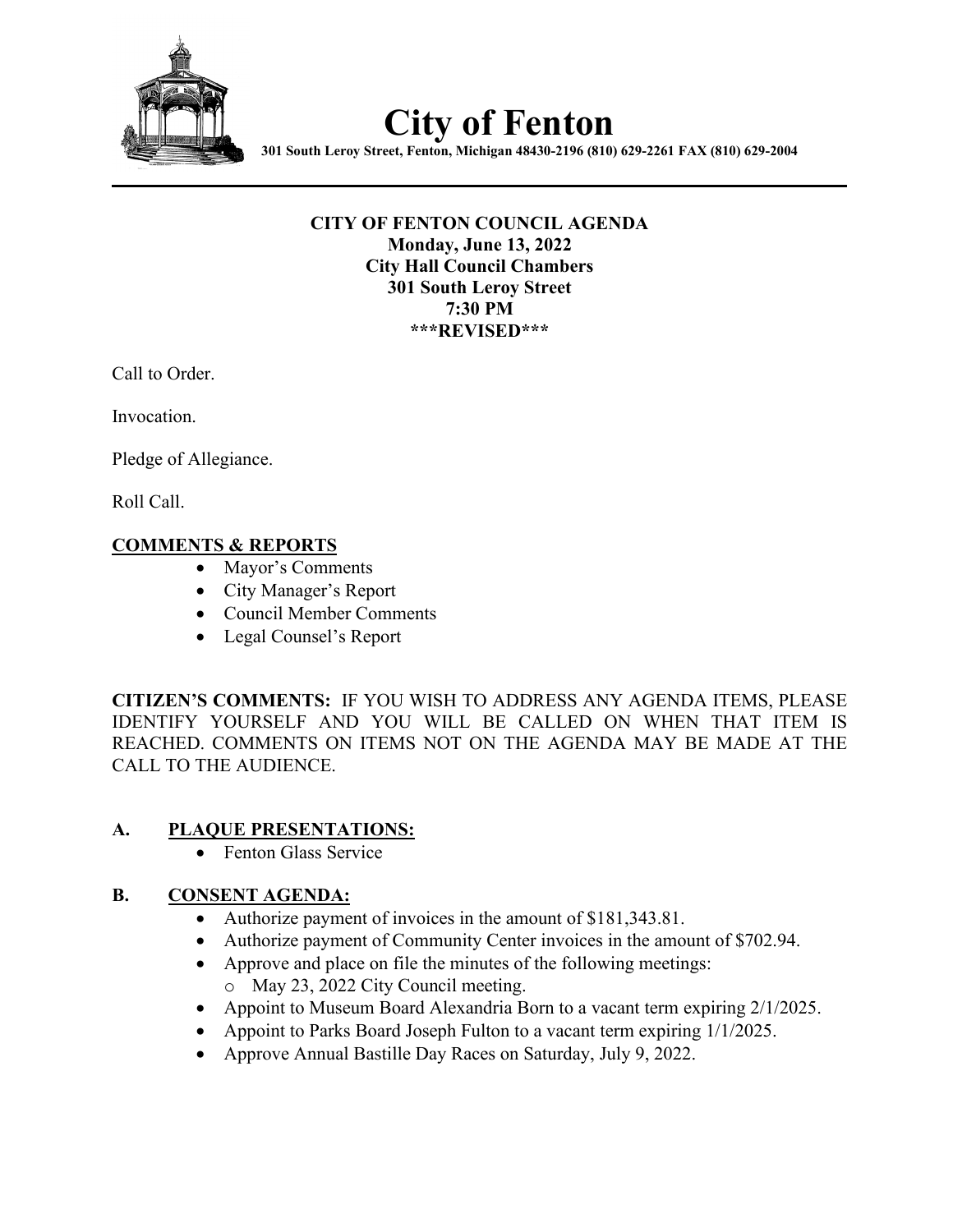#### **C. RESOLUTIONS:**

# **RESOLUTION NO. 22-19 FOR COUNCIL ACCEPTING THE CITY MANAGER'S REPORT ON THE NECESSITY OF THE SPECIAL ASSESSMENT DISTRICT**

# **RESOLUTION NO. 22-20 TO ALLOW THE CITY TO PROCEED WITH THE AQUATIC WEED ERADICATION AND CONTROL PROGRAM**

Administration recommends the approval of Resolution No. 22-19 and Resolution No. 22-20 to continue creating the special assessment district.

**RESOLUTION NO. 22-21 TO SET A PUBLIC HEARING FOR THE REVIEW OF THE SPECIAL ASSESSMENT ROLL –** Administration recommends the approval of Resolution No. 22-21 and set the Public Hearing for the review of the roll.

**RESOLUTION NO. 22-22 AMENDING RESOLUTION. NO. 22-13 AMENDING THE FY 21-22 BUDGET –** Administration recommends the approval of Resolution No. 22-22 to amend the FY 21-22 Budget.

**RESOLUTION NO. 22-23 EMERGENCY POLLING LOCATION CHANGE –**  Administration recommends the approval of Resolution No. 22-23 approving an emergency polling location change from St. John's Activity Center to Fenton Area Public Schools Ellen Street Campus located at 404 W. Ellen Street.

# **D. PURCHASES:**

**PATROL VEHICLE PURCHASE –** Administration recommends the approval of the purchase and equip for service a 2022 Chevrolet 4WD Pursuit-rated Tahoe from Berger Chevrolet in the amount of \$39,573.00, equipped by Arrowhead Upfitters, Inc. at a cost of \$14,271.00, Lettered by High Octane Design at a cost of \$400, and deem the 2018 Chevrolet Tahoe being replaced as surplus equipment to be auctioned on the MITN website.

# **E. OTHER:**

**AUDIT FOR FISCAL YEAR 2022 –** Administration recommends the approval of the engagement letter from Yeo & Yeo and have the City Manager sign the required documentation.

**NEW SDD LICENSE FOR MY STOP, LLC: BP GAS STATION AT 3103 W. SILVER LAKE RD. –** Administration recommends the approval of the New Specially Designated Distributor (SDD) license, new Sunday Sales Permit (PM) for SDD licensespirits, and new vehicle fuel pumps at 3103 W. Silver Lake Road.

**MAIN STREET CONSTRUCTION PROJECT –** Administration recommends City Council deliberate the issue and make a decision about the project and rebidding.